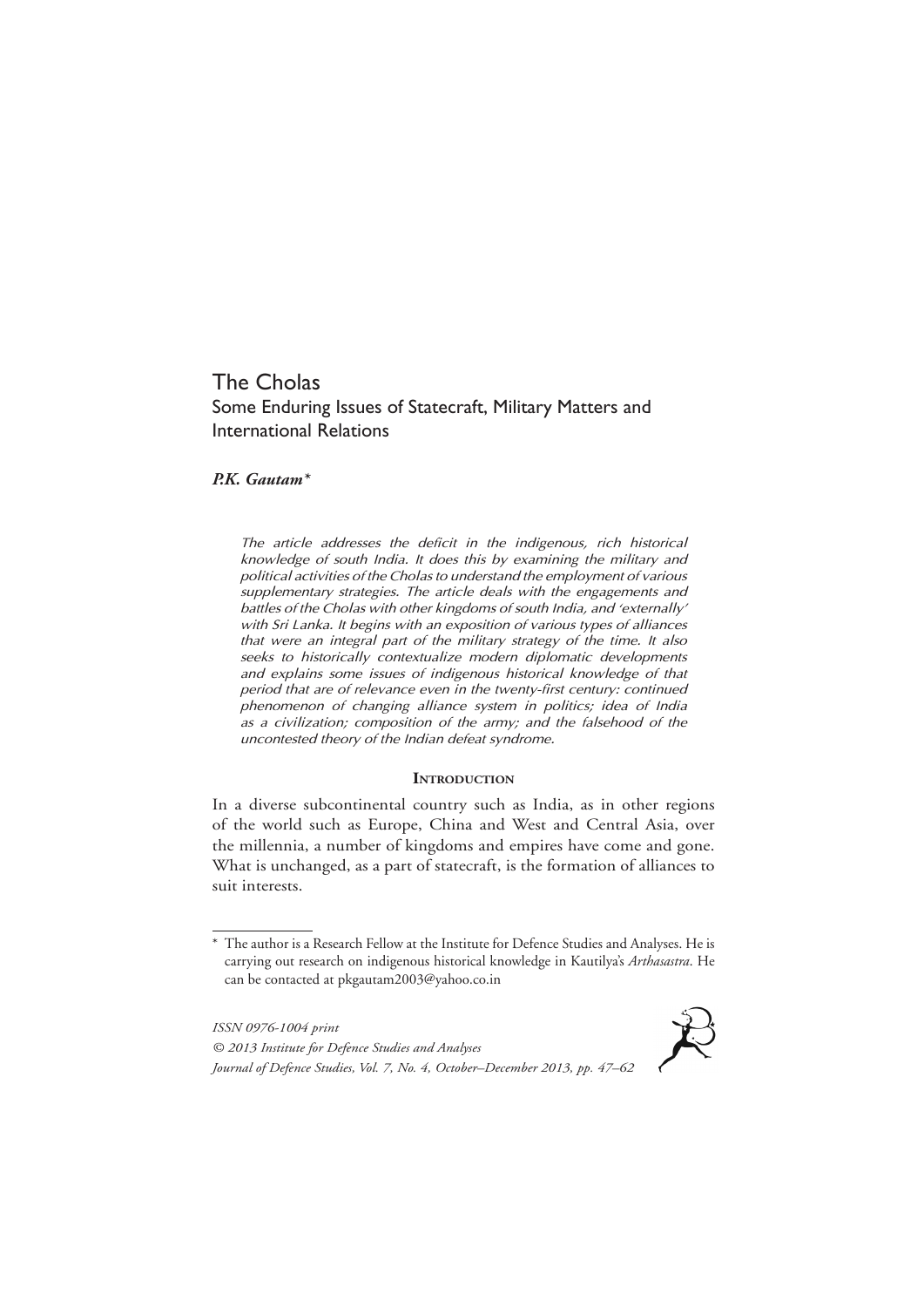What is not adequately realized is that kingdoms waged war with some powers and allied with other powers. This formation of alliances is clearly not new. The rich diplomatic and military history of south India is not as well known as possibly that of north India. There is a wide knowledge gap in the indigenous, rich historical knowledge of south India. For this reason, I take the example of south India based on the ancient and medieval Cholas, including their engagements and battles within kingdoms of south India, and 'externally' with Sri Lanka. S.N. Prasad, a reputed Indian military historian, has observed that 'military history of South India remains unexplored'.<sup>1</sup> This state of 'unexploredness' continues. Upinder Singh's account indicates that major sources of information on the political history of the time are exaggerated laudatory poems and Tamil–Brahmi inscriptions; the emblems of power being the tiger for the Cholas, bow for the Cheras, and fish for the Pandyas.<sup>2</sup> However, even with limited literature and source documents, it is possible to discern the idea of alliances and troop composition.

This article will first cover the alliance systems which cut across Sri Lanka and south India during the Chola period. The second aspect will be the military composition and training. In the end, I give arguments to show that some of the issues from indigenous historical knowledge of that period are relevant even today in the twenty-first century. The issues covered are: alliance system in world and regional politics; idea of India as a civilization; composition of the army; and the falsehood of the uncontested theory of the Indian defeat syndrome.

#### **The Two Chola Periods**

From the chronology of important events from 300 BC to AD 1267, as it relates to south India, the Cholas had two tenures: the first from 300 bc to AD 740—Cholas of Cholamandalam (Coromandal coast); and the second from AD 850 to AD 1267 as Imperial Cholas of Tanjore.<sup>3</sup>

The early historical period in south India is generally dated as third/ fourth century BCE (before the common era). According to the *Kurals*,<sup>4</sup> the Tamils believed, in fact, that the three monarchies of the Cheras, Cholas and Pandya were of immemorial antiquity, 'dating from the times of creation'.<sup>5</sup> The Mauryan conquest of the south is attested by Asokan inscriptions. Asoka indicates the southern limit of his empire by mentioning its neighbours on that front as: the Cholas and Pandyas, and Satyaputra and Kerala putra, as also the extension of his influence as far as Tamraparni, the old name of Ceylon (Sri Lanka).<sup>6</sup> The principality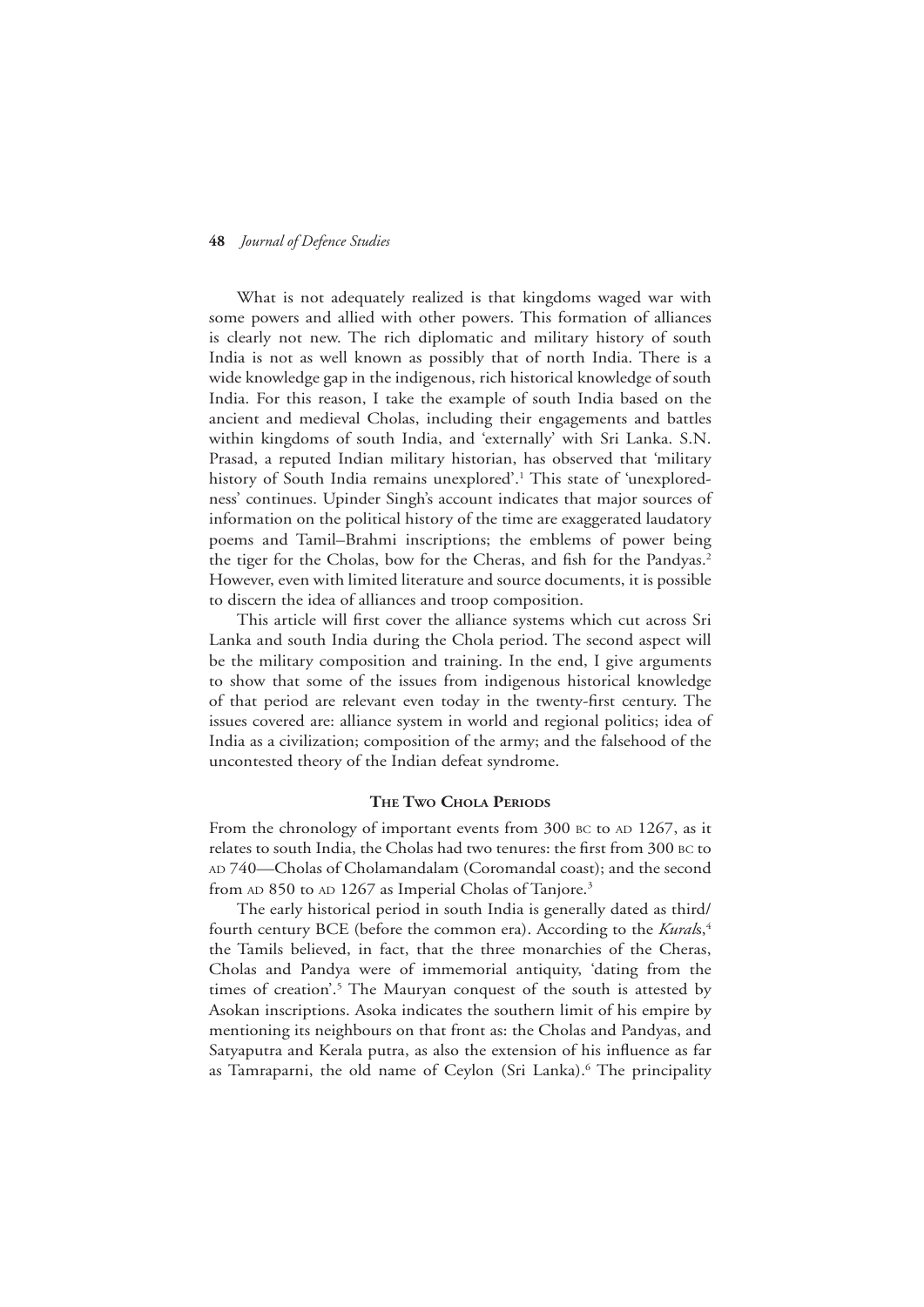of the Cholas in the lower Kaveri valley corresponds to modern Tanjore and Trichinopoly districts of Tamil Nadu with its capital at Uraiyur. The Pandya kingdom corresponds to modern Tirunelveli, Madurai and Ramnad districts, south Travancore, and had the capital at Madurai. The Cheras on the Kerala coast had their capital at Karuvur or Vanji.7

# **Political History between Fifth to Twelfth Centuries and the Complex Alliance System**

The political history between fifth/sixth and twelfth centuries BCE was dominated by Pallavas, Pandyas, Cheras and Cholas (see Figure 1). K.A.



**Figure 1** Major Dynasties of Peninsular India, c. 700–1300 bc

*Note:* Figure 1 is based on a figure in Upinder Singh, *History of Ancient and Early Medieval India: From the Stone Age to the 12th Century*, New Delhi: Oxford University Press, 2008, p. 556.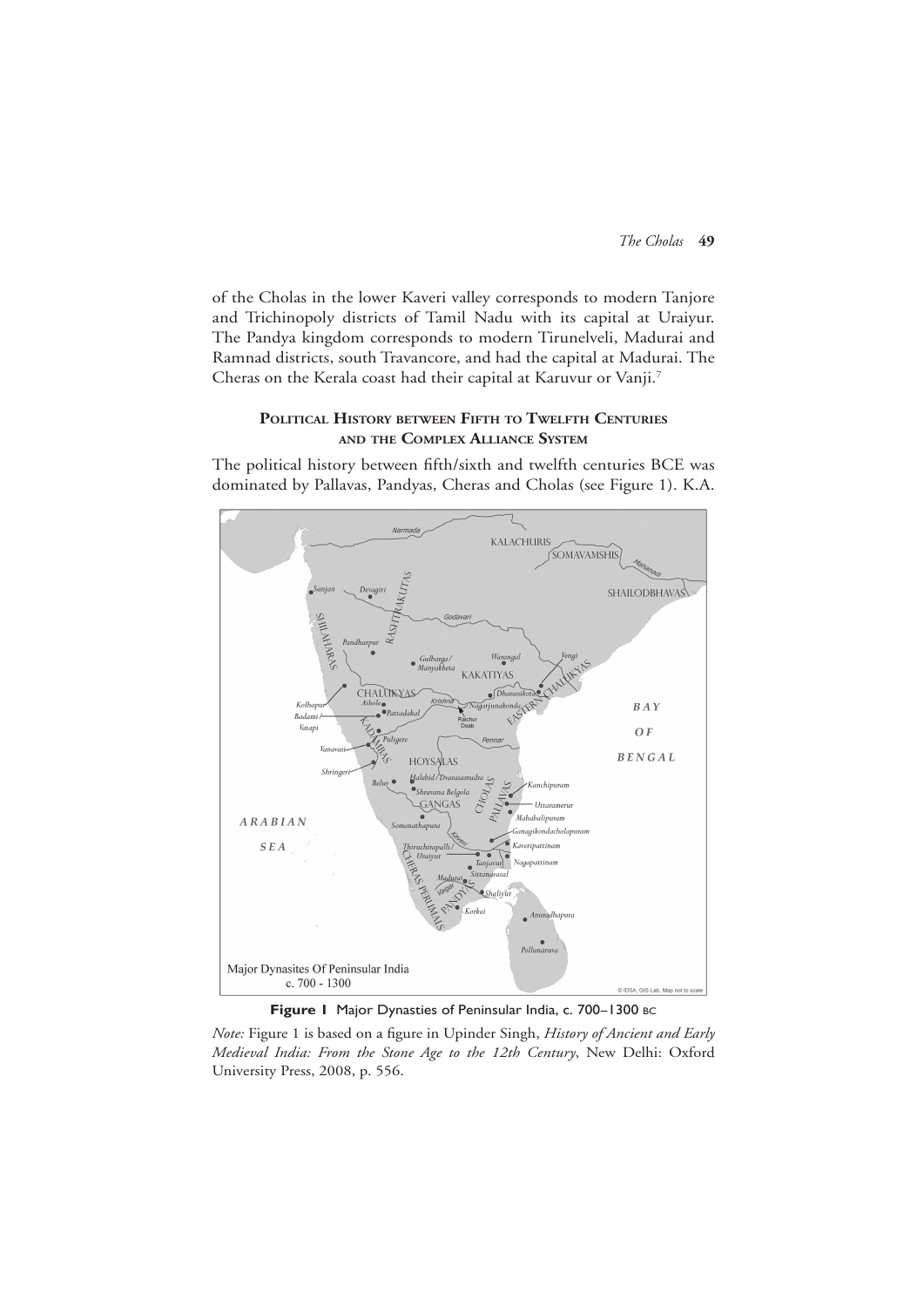Nilakanta Sastri, an authority on history of the period, categorizes the period of 300 years from the mid-fifth century AD as a 'conflict of three empires'—the Chalukyas (of Badami), the Palavas (of Kanchi) and the Pandyas (of Madurai). The Cholas disappeared in this period in which there were mutual conflicts. What is important in his reading is that political conflict was no obstacle to cultural growth.<sup>8</sup>

In the next period, the Cholas rose from obscurity with conflicts with the Rashtrakutas. This period is termed as the 'balance of two empires' of the Cholas and Chalukyas. From mid-AD 985 for another 350 years till AD 1200, the Chola kings, especially Raja Raja, attacked the confederation between Pandya and Kerala kingdoms and kingdom of Ceylon and destroyed them. This was followed by a naval expedition which overran north Ceylon whereby the Sri Lankan King, Mahinda V, had to take refuge in the jungles. Anuradhapura was destroyed in the expedition. Later, Maldives was annexed and Mahinda V captured and made prisoner. The Cholas then waged war against Srivijaya kingdom of South East Asia (modern Indonesia).

S.N. Prasad describes the period AD 100 to the fourteenth century: 'In the melting pot were Satavahana, Chera, Chola, Pandya, Chalukya, Pallava, Rashtrakuta and other lesser dynasties and their rulers. The Chalukyas, the Pallavas, the Rastrakutas, the Cholas and Pandyas waged wars with each other.'9

It is clear that the period of medieval Cholas is very complicated with changing alliances. To look deeper, we need to begin first with the period BCE as it is the time of the first encounter of Cholas with Sri Lanka.

# **Early Cholas in the Period Before Common Era (BCE) and Sri Lanka**

In the case of Sri Lanka, there exist two quasi-historical, religious stories of glory and trauma taught by the Buddhist order. This is part of school curriculum.10 The story of Asoka is well known in India, so I will just make a brief mention of it. The narrative in Sri Lanka, according to the *Mahavamsa* and other chronicles, is that from being a tyrant, Asoka transformed on conversion to Buddhism after seeing the bloodshed after his victory over Kalinga. The other story is of Sinhala King, Dutthagamani (161–137 bc). The Tamils invaded Sri Lanka between 177–155 bc. The young Sinhala prince was born to Queen Viharadevi who groomed her son to destroy the Cholas. Prior to seeking battle with Cholas, there were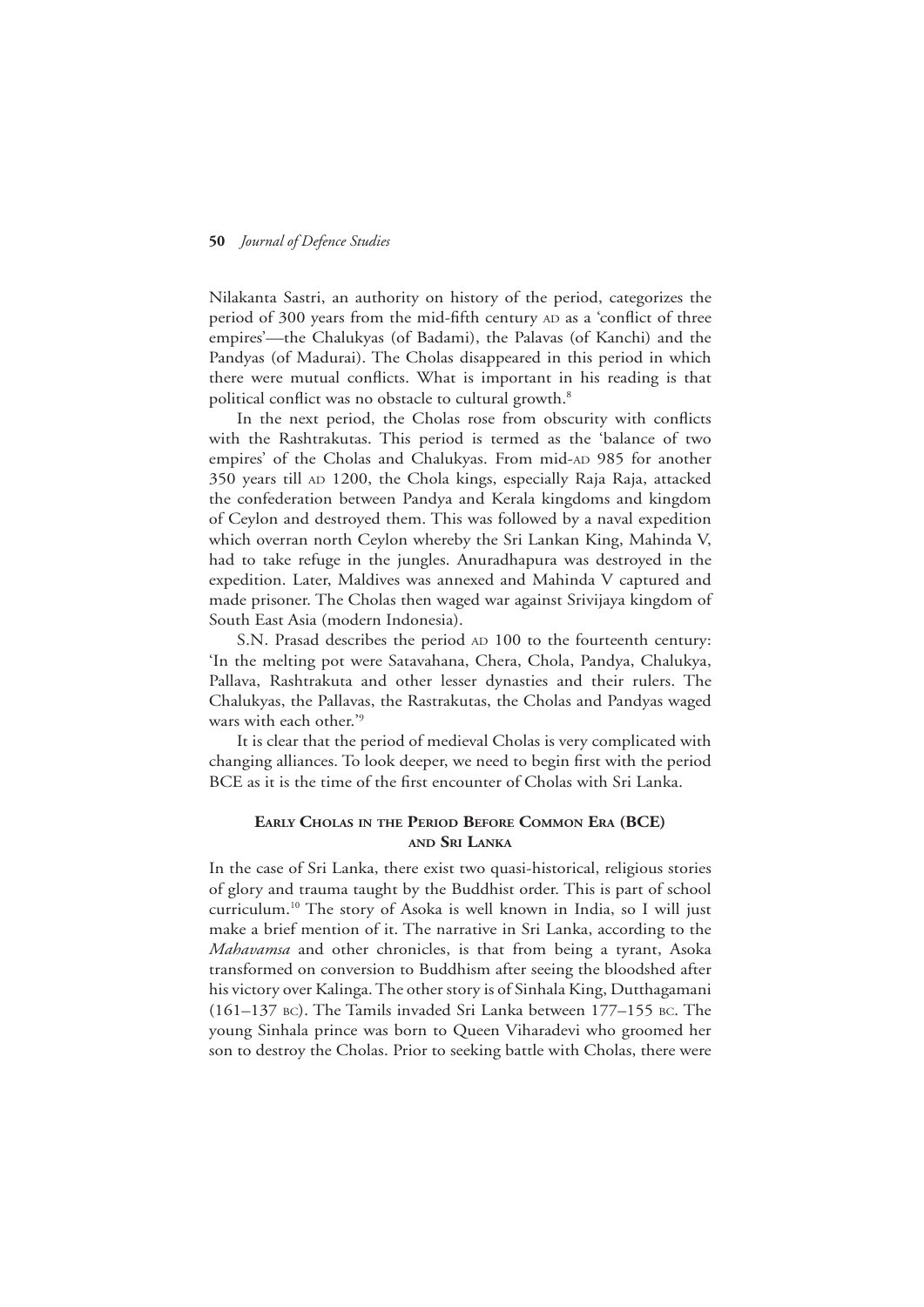family feuds where the prince defeated his brother, Tissa. But the most important event of that era still dominant in current public memory in Sri Lanka is his defeat of 32 Tamil kings and the final defeat of Chola Tamil King, Elara, who ruled Anuradhapura for 40 years.<sup>11</sup>

The above was the period of the early Cholas. There are much more historical events of alignment and reversals of alignment in the period after this.

## **Medieval Cholas and Sri Lanka**

When the Cholas gained prominence by displacing the Pallavas in northern Tamil Nadu by about the end of the ninth century, a new balance of power emerged. The Cholas had to deal with the hostility of the Deccani power of Rashtrakutas, up to the third quarter of the tenth century, and then of the Chalukyas of Kalyana, who in turn replaced Rashtrakutas. To meet this situation, the Chola King Paranataka I (AD 907-AD 955) first took steps to remove the threat from Pandyas and the Sri Lankan rulers in his rear. He conquered the Pandya country and also invaded Sri Lanka. As for Kerala country to the west of Pandya territory, his father, Aditya I, had already secured the alliance of the Cheras through matrimony.<sup>12</sup>

What is of interest in this history is that J. Sundaram shows that earlier in the sixth century, the Pandyas found themselves confined due to Pallavas in the north. Their alliance, which was sought and gained by the Chalukyas in their battles with Pallavas, promoted the interests of the Chalukyas without securing similar gains to the Pandyas. The Pallava monarch ultimately succeeding in throwing the Chalukyas back and, eventually, the Pandyas had to be satisfied with dominance in the area south of the river Kaveri. They (Pandayas) kept fighting with the Chera and other rulers west of the kingdom.13 The Pandya ruler, Srimara Srivallabha (AD 815–AD 862), invaded Sri Lanka and made his power felt there. However, the sheltered existence of the Pandyas ended by the close of the ninth century when Cholas reappeared from their obscurity and began their imperial career by challenging the Pandyas. In this period of distress, the Pandyas sought the help of the rulers of Sri Lanka. Rajasimha II (AD 905–AD 910), a Pandya king, finding the Sri Lankan help of no use, fled to Sri Lanka. Thus, Sri Lanka became a vigorous participant in the developing political scene in south India, especially a protagonist of the Pandyas. As a consequence, Sri Lanka had to suffer the invasion of Cholas during two centuries, from AD 900 to AD 1100. From about the middle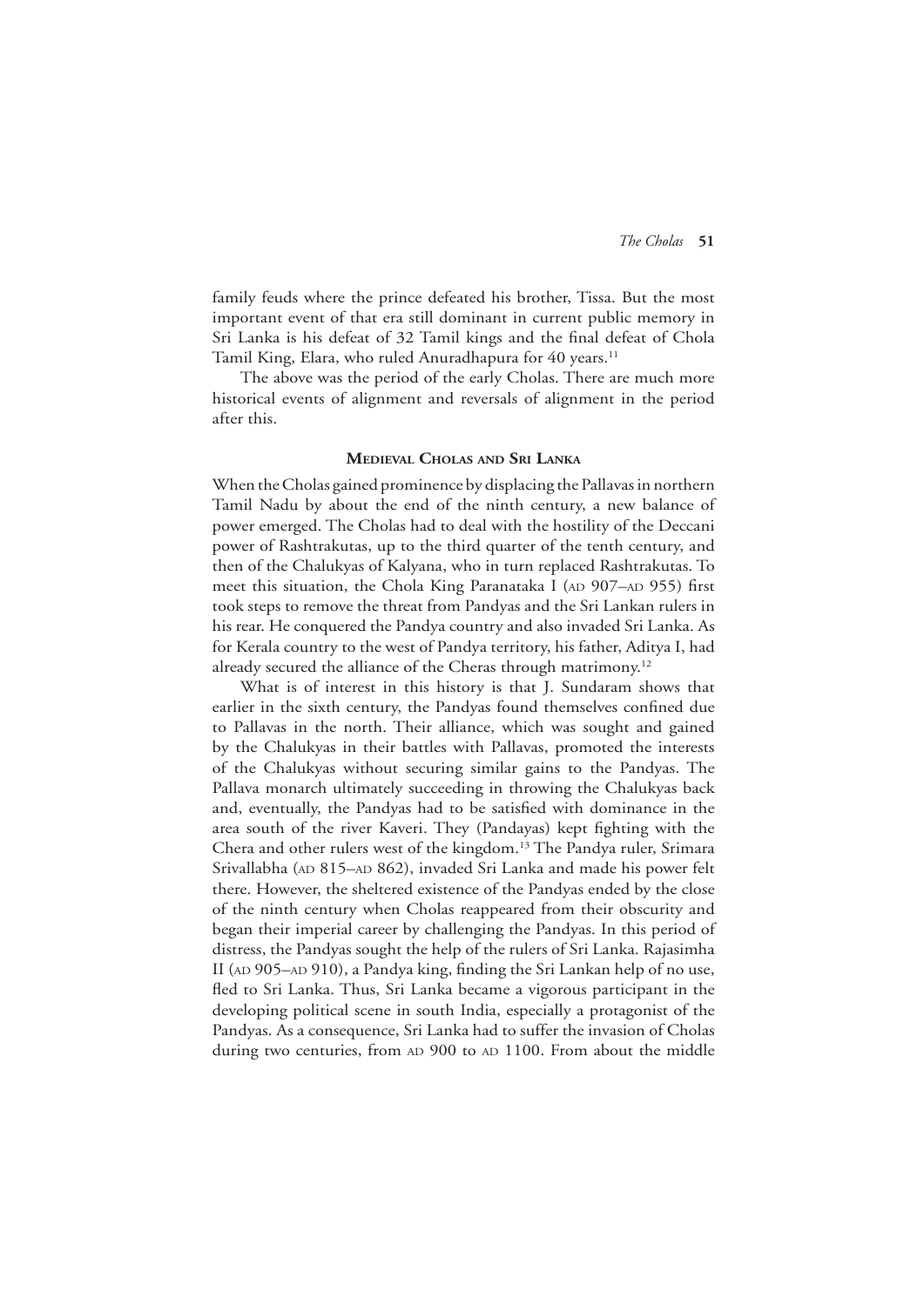of the twelfth century, the Sri Lankan rulers got the chance to invade the Tamil country and install their own protégés as kings in the Pandya kingdom.<sup>14</sup>

In his historical analysis, S.N. Prasad shows that the Imperial Cholas (AD 885–AD 1251) showed strategic perception and planning when faced with the Pandayas and Sri Lankan resurgence in the south, and the Chalukya threat from the north. The Cholas tackled the lesser danger by invading Sri Lanka via an unexpected route through Kerala, and by establishing a number of cantonments along the main highway from south. The bigger Chalukya threat from the north was contained by an admirable defensive–offensive strategy—defensive aim, offensive method. The Chalukya powers were kept embroiled in palace intrigues and politics of the neighbouring Vengi Kingdom. Then, the enemy's underbelly was attacked by the unexpected western route, instead of the old approach along the eastern seaboard.15

Besides the Cholas and the Pandyas, the other south Indian kingdom which had encounters with Sri Lanka in medieval period is that of the Pallavas—in the sixth and the seventh centuries. Pallava rulers conquered land up to the Kaveri, coming into conflict with the Pandyas and the rulers of Sri Lanka. The Pallavas managed to settle score by winning several victories over the Chalukyas with the aid of their ally Manavarma, a Sri Lankan prince who later became ruler of the island kingdom. The Pallava King Narasimhavarman I invaded the Chalukya kingdom and captured Badami. The king claims to have defeated the Cholas, Cheras and Kalabhras. Two naval expeditions were dispatched by the Pallavas to help Manavarma successfully. Manvarma subsequently lost his kingdom and took refuge in the Pallava court.<sup>16</sup>

These selective episodes in history clearly bring out the intraregion power politics, diplomacy and military realignments, including 'international relations' with Sri Lanka, both during ancient and medieval Chola periods. The encounters were not only with the Cholas but also with the Pandyas and Pallavas, with changing alliances. Scholars of international relations of South Asia need to do more research on this region and period to discern the near-similar principles of statecraft.

#### **Military Composition and Training**

In Kautilya's explanation, troop composition consists of various classes: *maulabala* (standing army); *bhrtabala* (recruited locally for particular occasion); *srenibala* (band of soldiers from guilds, mercenaries); *mitrabala*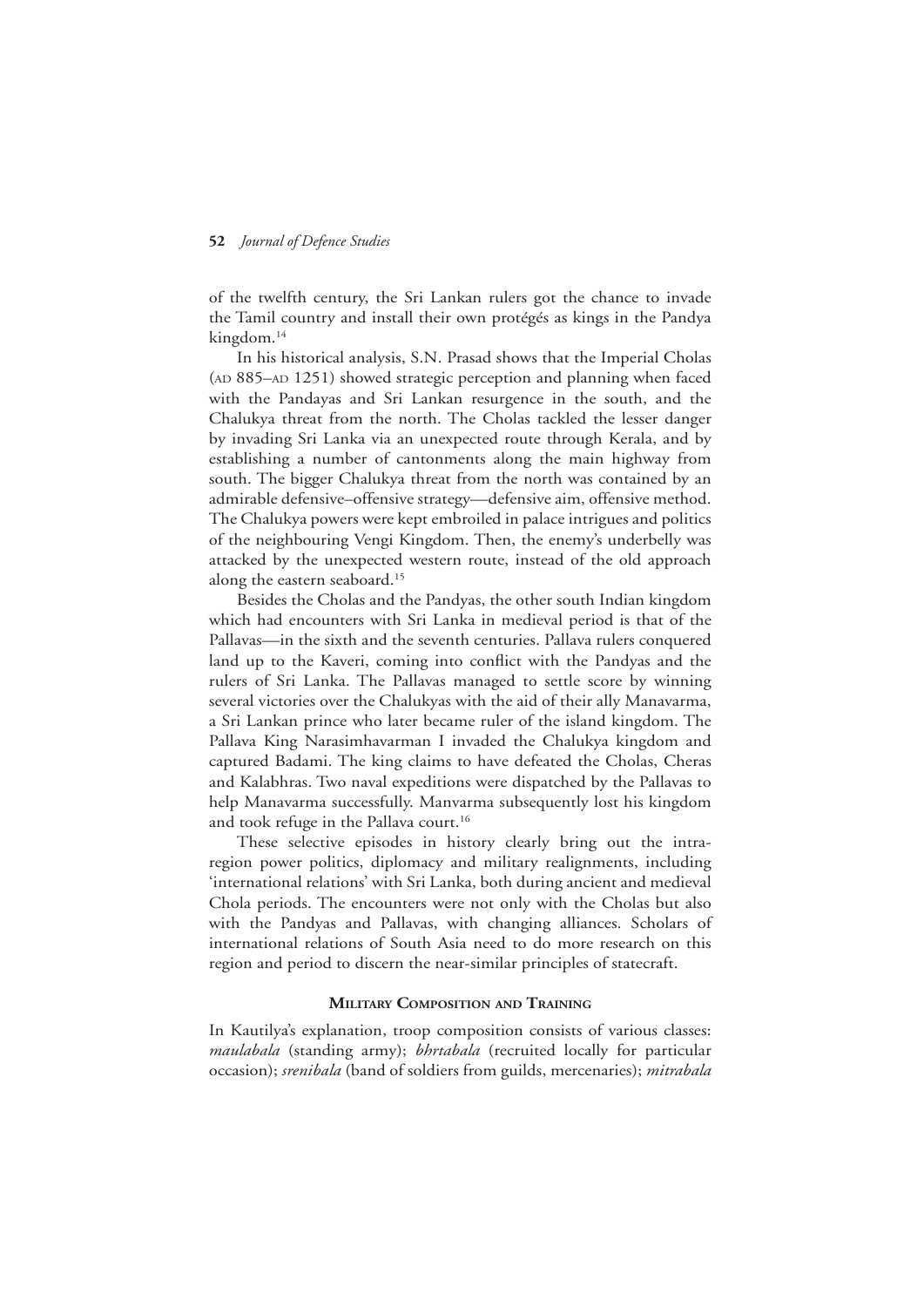(troops of the ally); *amitrabala* (enemy troops); and *atavibala* (forest tribes such as Sabaras, Pulindas and others).17 The class composition of the Chola army is of great interest. In the sixfold army mentioned by Kautilya, the *atavikas*, that is, foresters/tribesmen, occupy the last position. However, in the case of the Chola army, tribesmen are seen to have been integrated into regular standing army, and some of them rose high in the ranks.18 Here, the most prominent were the *Maravas* (once cattle-lifting marauders), the merchant guild (*sreni* in Kautilya's list) called *Kaikkola* units and defectors called *dvishad-balam*—in Kautilya's list, from the army of arch enemies, that is, the Chalukyas of Kalyana (eleventh century). The two units, from their designation, can be seen to belong to the Karnataka country and show good methods of inducement by the Cholas to recruit locals from enemy territory for their military labour market.<sup>19</sup> Armies of several feudatories under each imperial dynasty were also pressed into service. The ruler of Sri Lanka, Mahinda V ( $AD 1001$ ), is credited to have paid regular wages to the men of Kerala enlisted into his army.<sup>20</sup>

S.N. Prasad's account mentions that due to the Kushan invasion of north India ( $AD 48$ ), the persecution of Brahmins (who were also instructors in academic and military matters) was so thorough that military thinking, theorizing and academics practically disappeared from north India. However, in the south, academies to provide holistic education continued well into the Chola period in institutions called *ghatika*s in the Pallava region and *salai*s in Kerala. But after the Chola period, these institutions went missing.<sup>21</sup> It is here that more search is required to establish whether the military traditions, including the regimental and martial traditions discussed later, faded away or were preserved in dispersed *gurukul* systems, oral or written traditions and folklore .

The Chola armies had a regimental system like the modern army and a highly evolved war machine in its non-material and strategic segments. They had units of *kunjar* (elephant), *val* (sword) and *vil* (archery). Other units like *Kaikollar–Kudirai–Chchevakar* (cavalry of the Kaikollar caste/ tribe) were named after their caste composition. For ease of understanding and relationship to modern times, S.N. Prasad compares their name to the present Maratha Light Infantry.22 In the infantry, the *velaikkara* groups are significant. One meaning of *velaikkarar* is 'those who were doing guard duty at the king's palace'. Whatever the origin, the *velaikkara* units proved themselves so reliable a fighting force that it was some of those units that were entrusted to do garrison duty in turbulent Sri Lanka.<sup>23</sup> In fact, *velaikkara* troops had impressed the ruler of Sri Lanka so much by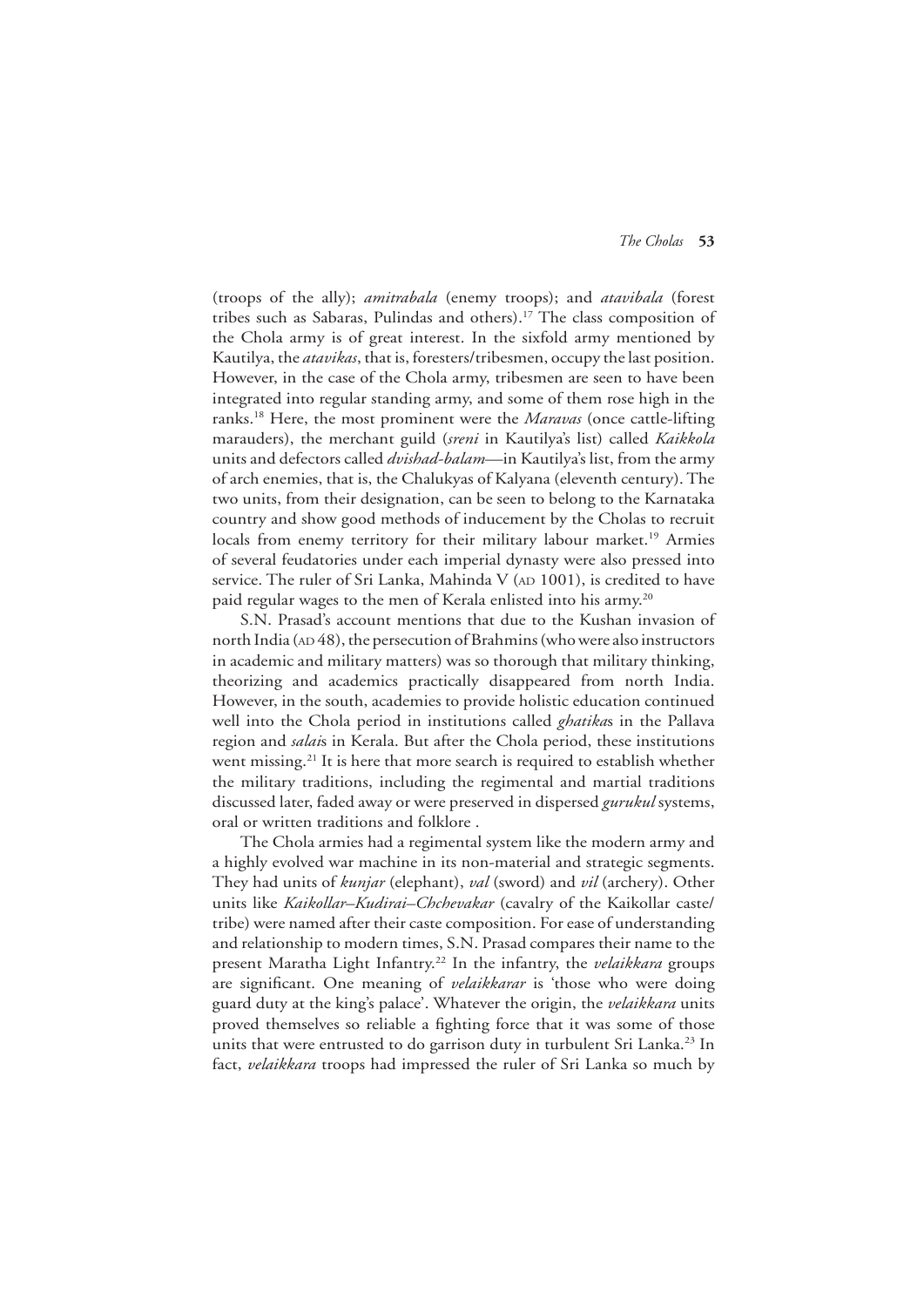their efficiency that he showed an eagerness to induct them into his own army when the garrisons of Cholas in Sri Lanka were left in the lurch by the later Cholas who could not reinforce them.24 *Velaikkara* troops and reinforcements were stationed in Sri Lanka by Raja Raja I/Rajendra I up to time of Virarajendra (AD  $1063$ –AD  $1069$ ). By the time the Chalukya– Chola King, Kulottunga I, ascended to the Chola throne, reinforcements to Sri Lanka dwindled and the *velaikkara* contingents in Sri Lanka were ultimately overwhelmed by Sri Lankan armies.25

#### **Training**

The Pallavas set up *ghatika*s to impart Vedic and military training. A study of the Parthivasekharapuram inscription (ninth century) shows that the *ghatika*s were the model for the setting up of *salai*s, as described in the inscription in Kerala. The *salai* was set up as an institution to house Vedic scholars, who were also trained in the affairs of the government in three *rajya*s (apparently of the Chera, Chola and Pandya). According to inscriptions of the ninth century, training included military training. The institution of the *ghatika* seems to have continued into Chola period also, with the name Tamililized to *kadigai*. Several personages during the Chola period added *kadigai-marayan* (the great lord of the *kadigai*) as their title.26 Institutions called *ilaiya-val* of the *kaikkola*s for other ranks existed. *Ilaiya-vals* (junior swordsmen) seem to have been cadets in the *kaikkola*s regiment. Other term of interest is *muttaval* (senior swordsman) who was the *valavan* (commandant or captain or *nayakan*) of a cavalry regiment.

Another major characteristic pointed out by historians is about the Cholas not having an institution of a permanent standing army.<sup>27</sup> Ranabir Chakravarti argues that the Chola army was not unified or well organized. It was more of a militia.<sup>28</sup> What remains puzzling is that if we assume the Chola army to be on the paramilitary or militia model, then what accounts for enduring military success of the Cholas? This is one aspect which now needs more study by scholars. The absence of a strong regular army could also be the reason why forest troops were not consigned to the bottom as in north India, as portrayed in the *Arthasastra*. The institutions for military training in south India, as alluded to earlier, also do not appear to be meant for a paramilitary or temporary army. They appear to indicate an organized regular army with strong institutions. The question of type of navy is clearly indicative of an institution which demands professionalism of a regular standing navy. Charles Drekmeier is correct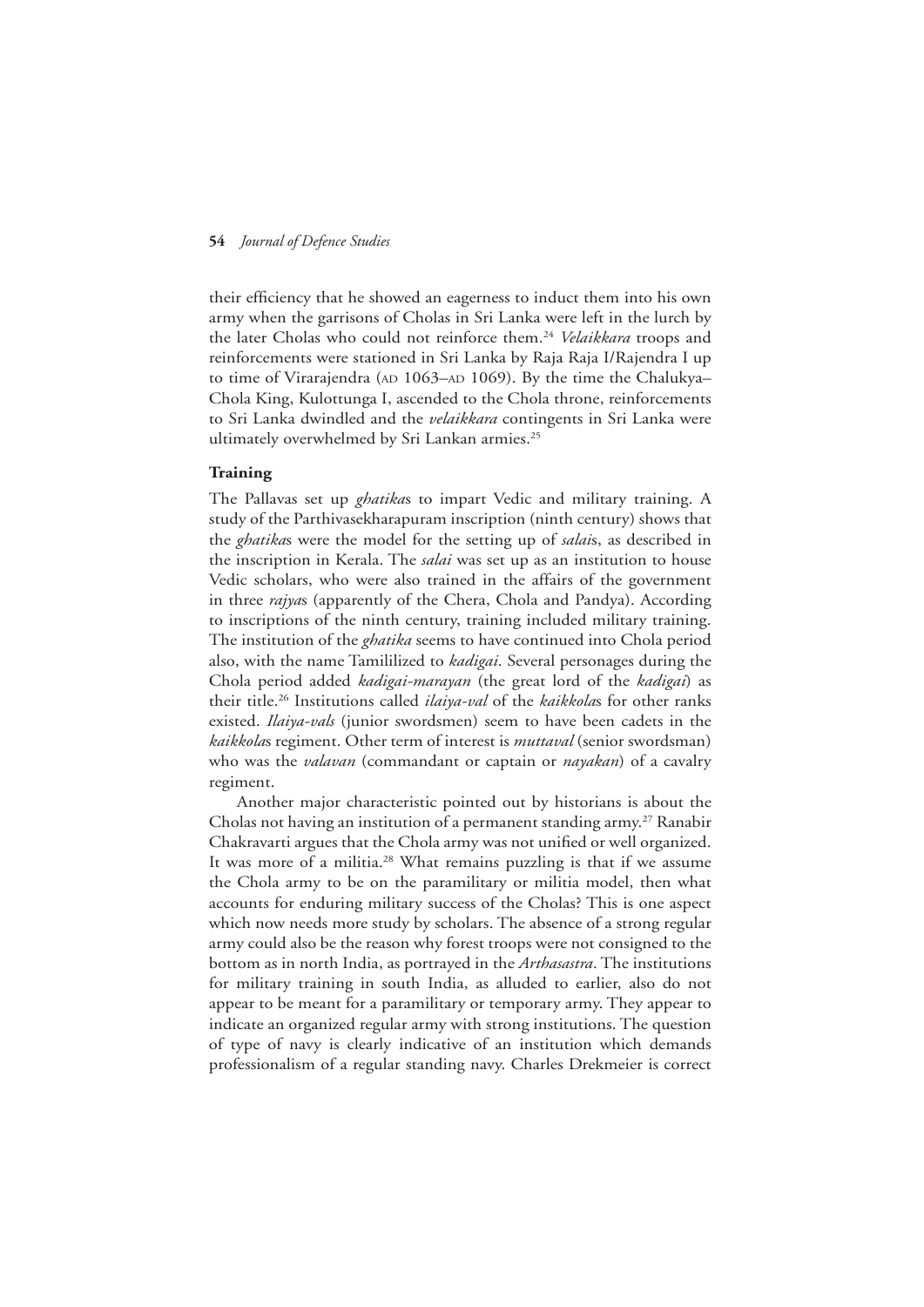when he states that 'It appears that the Cholas were the only Indian state to develop a regular navy and make it an effective instrument of military policy.'29

#### **The Madras Regiment Today**

Today, in modern India, in the evolution of the military system, troops from the south who join as volunteer soldiers are categorized as South Indian Communities (SIC).30 The Madras Regiment comprises a number of infantry battalions or units. All troops of the SIC are mixed into sections, platoons and companies. Similarly, the Corps of Engineers has the Madras Engineering Group (MEG) having engineer regiments. Regiments of the armoured corps like 8 Cavalry and 16 Cavalry have all-class SIC troop composition and 45 Cavalry has two-third SIC. The artillery regiments, likewise, have many one-class units composed of SIC troops. A few examples of units are 4 Field Regiment, 40 Medium Regiment, 70 Medium Regiment and 191 Field Regiment. 37 Medium Regiment is a Coorg regiment. Besides the all-India, all-class units of arms, combat support arms and services of the army, the navy and air force also have a fair share of these fine troops from south India.31 *The History of the Madras Regiment* records:

The Madras soldier, popularly known as 'Thambi' hails mainly from the four southern states (Kerala, Karnataka, Andhra Pradesh and Tamil Nadu), Pondicherry, Coorg and southern Islands of the Bay of Bengal. He has time and again heroically vindicated that in his veins courses the blood of martial ancestors, who, for centuries memorably reigned over or valiantly served the Pallava, Chola, Pandya and Chera kingdom.<sup>32</sup>

One interesting and positive tradition is that the regimental language of units of the Madras Regiment is Tamil, though a unit may not have majority of troops from Tamil Nadu and may, for example, be having more number of troops from Karnataka or Andhra Pradesh. The war cry is 'Veer Madrasi, Adi Kollu, Adi Kollu' (O ye valiant Madrasi, Hit and Kill, Hit and Kill). This should lay to rest an inquiry I find which arouses curiosity as to why people from other regions of India may be calling all South Indians 'Madrasis'. At least in military lingo and camp language, it is accepted as normal. Of course, this does not give one the licence to be illiterate, ill-informed or uneducated and be ignorant about the rich language and cultural traditions of the multicultural people of Karnataka, Andhra Pradesh, Kerala and Tamil Nadu.<sup>33</sup>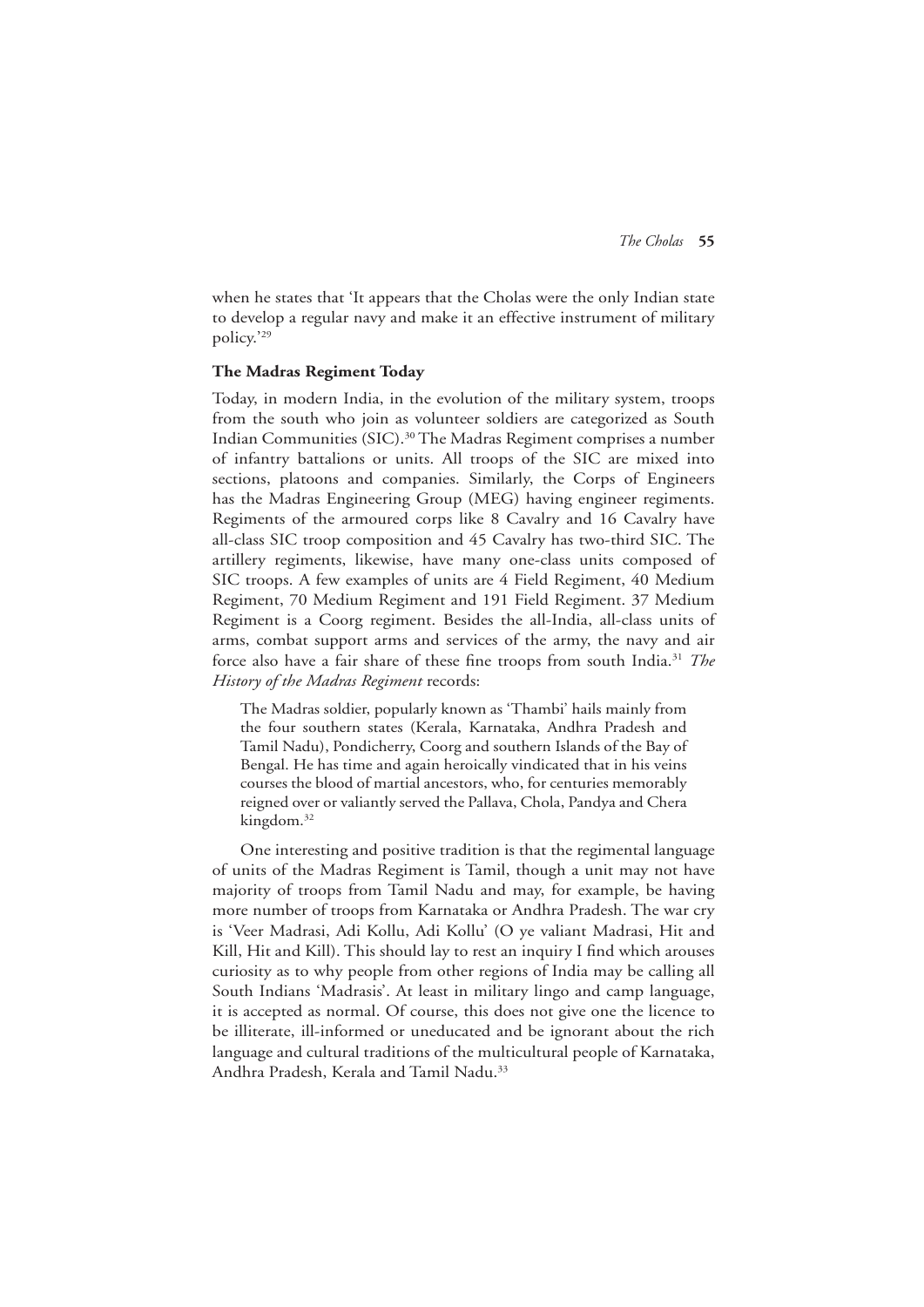#### **Indigenous Historical Knowledge as Relevant Today**

Based on this snapshot of a brief history of the Cholas in south India, we can see that some matters are relevant even to this day and are unlikely to change in the future. The first is that the alliance system is axiomatic. This has been seen so often in the twentieth century, for example, Japan being an ally of Britain in the First World War and becoming an enemy in the Second World War, or Germany initially having a pact with the Soviet Union and then attacking her later. Today, the United States (US) provides a security umbrella to Japan—its foe and nuclear target during the Second World War. Vietnam—the enemy of the US in the midtwentieth century—is today an ally of the US in its effort to contain China. Likewise, in arenas other than war, changing alliances for economic interests continue in power politics amongst nations. The formation of the like-minded Brazil, South Africa, India and China (BASIC) grouping in climate change negotiations against the industrialized and developed countries exists in spite of the strains of territorial issues between India and China.

The second is that seeing the various warring states and kingdoms, it is clear that an idea of India as a political entity did not exist. There is an ongoing debate over the question of whether India is a nation or a state. To my way of thinking, at best, it was and is a civilization, and there should be no doubt about that. There is lot of weight in the argument put forth by K.A. Nilakanta Sastri: '[P]olitical conflict was no obstacle to cultural growth'.<sup>34</sup> Regional identities and histories play an important role in our understanding of India. Bhiku Parekh eloquently explains that strong regional loyalties nurture national loyalty. One does not need to stop being a proud Bengali or a proud Kashmiri in order to be a proud Indian,<sup>35</sup> and in this spirit, a proud South Indian.

Strategies to integrate India spiritually and culturally have been in vogue since the early times. One legendary account popular in imagination is the story that Agastya and Panini, the Sanskrit and Tamil grammarians, learned the languages from the sound beat of Shiva's *mridangam*. The left face of the drum produced Tamil and the right, Sanskrit. The Pandavs of the Mahabharata learnt the life story of Agastya while visiting holy places. He is mentioned in the Vedas and Puranas. When Shiva celebrated his marriage with Uma, people migrated from the south to witness the celebration in large numbers. This transfer of people threatened to tilt the earth's balance. To redress the balance, Shiva chose Agastya for the task of migrating to the south and attracting the surplus population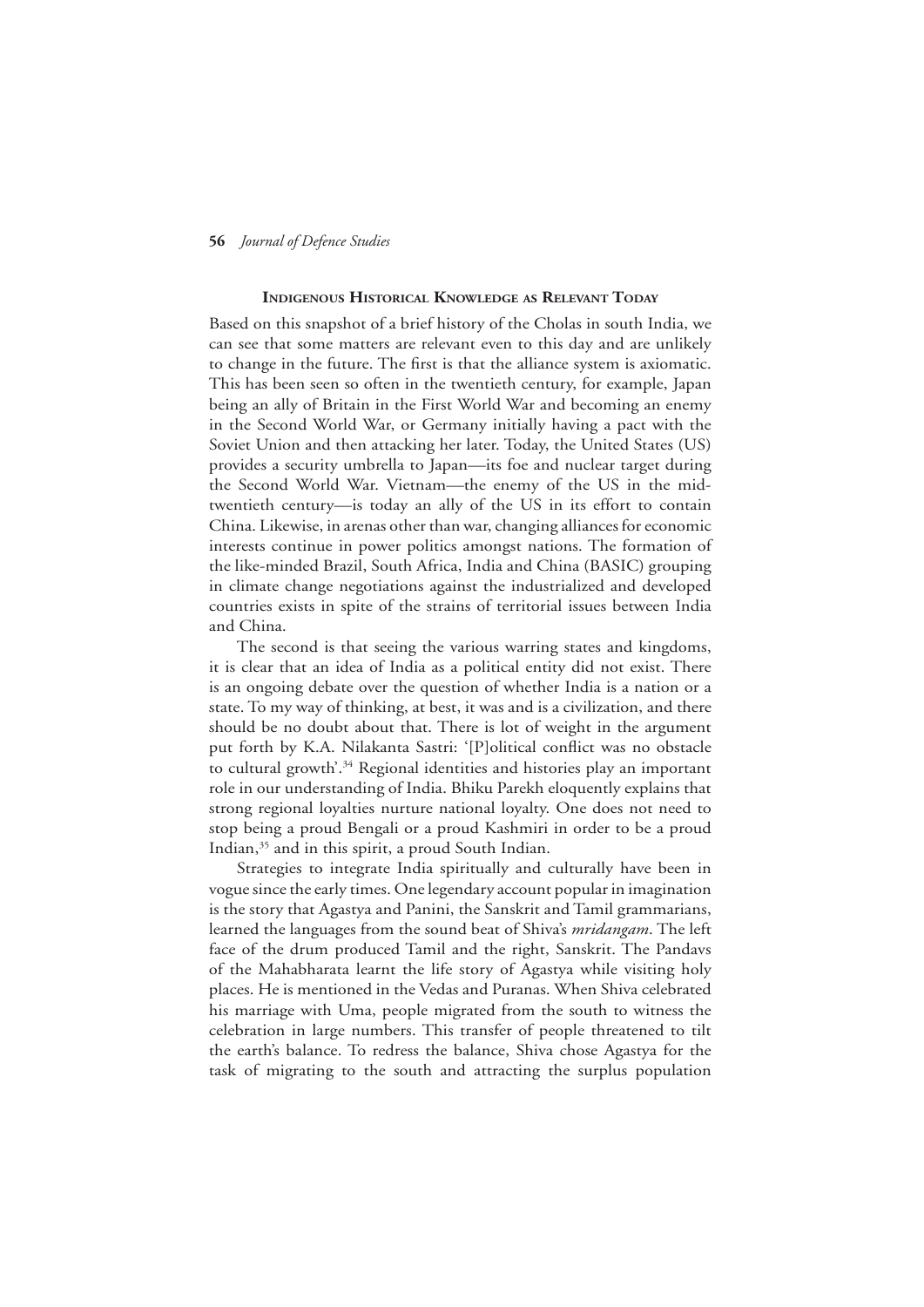there. The most fascinating legend is when Agastya crossed the Vindhya mountains of central India on his journey due south to create the famous fountainhead of Tamil grammar. The Vindhyas in the centre of India bowed down in respect and stopped growing till he returned. He never returned, and the Vindhyas are still waiting to grow skywards. It is said that the stunted growth of the Vindhyas is due to this. The sage Agastya is said to have enchanted Ravana by his music and persuade him to quit south India and put an end to his depredations there. The sage, a resident of Podiyil mountain, was also the purohit of the Pandyas.<sup>36</sup> This could well be a cultural construct but it seems that the forces that unite Indians cannot be seen in an isolated positivist mode of inquiry. Here, it needs to be mentioned that Adi Sankaracharya's revival of Hinduism was a pan-Indian effort crossing political boundaries of that time. Similar is the power of attraction of the Kumbh Mela from antiquity, which takes place at Hardwar, Allahabad, Nashik and Ujjain in recurring cycles of 12 years, attracting all categories of people across the country. The theme of classical dances from the south like that of Kathakali is based on the epics (Mahabharata and Ramayana).

The cultural integration may be one main reason that India remained a nation bound by civilization. But we must admit that political unification was not there as we know it today. During the ancient and medieval period, barring the Mauryan Empire in the north, there was no one empire. The Cholas had the maximum territory, but it can never be said that they integrated, at least, the entire south. And yet, they remained a power to reckon with, including their expeditions to South East Asia.

Third, if we see the composition of the Chola army and go back to Kautilyan times during the Mauryan Empire, we find that Indian society was very heterogeneous. This phenomenon is common and has not changed till now as indicated by the present composition of the Indian military portrayed earlier. This continues with effect till date and the policymakers, scholars and society have to be mindful of this. This makes the study of the military an important parameter of nation-building. More so, it is clear that there were very rich traditions in the training of the military. Therefore, it is important that we carry out more research from text, archeology and oral traditions. For example, how strategic planning was done and diplomacy or war executed may be other exciting areas of this new inquiry. As mentioned earlier, research is also required to establish whether the military traditions, including the regimental and martial traditions, faded away or were preserved in dispersed *gurukul*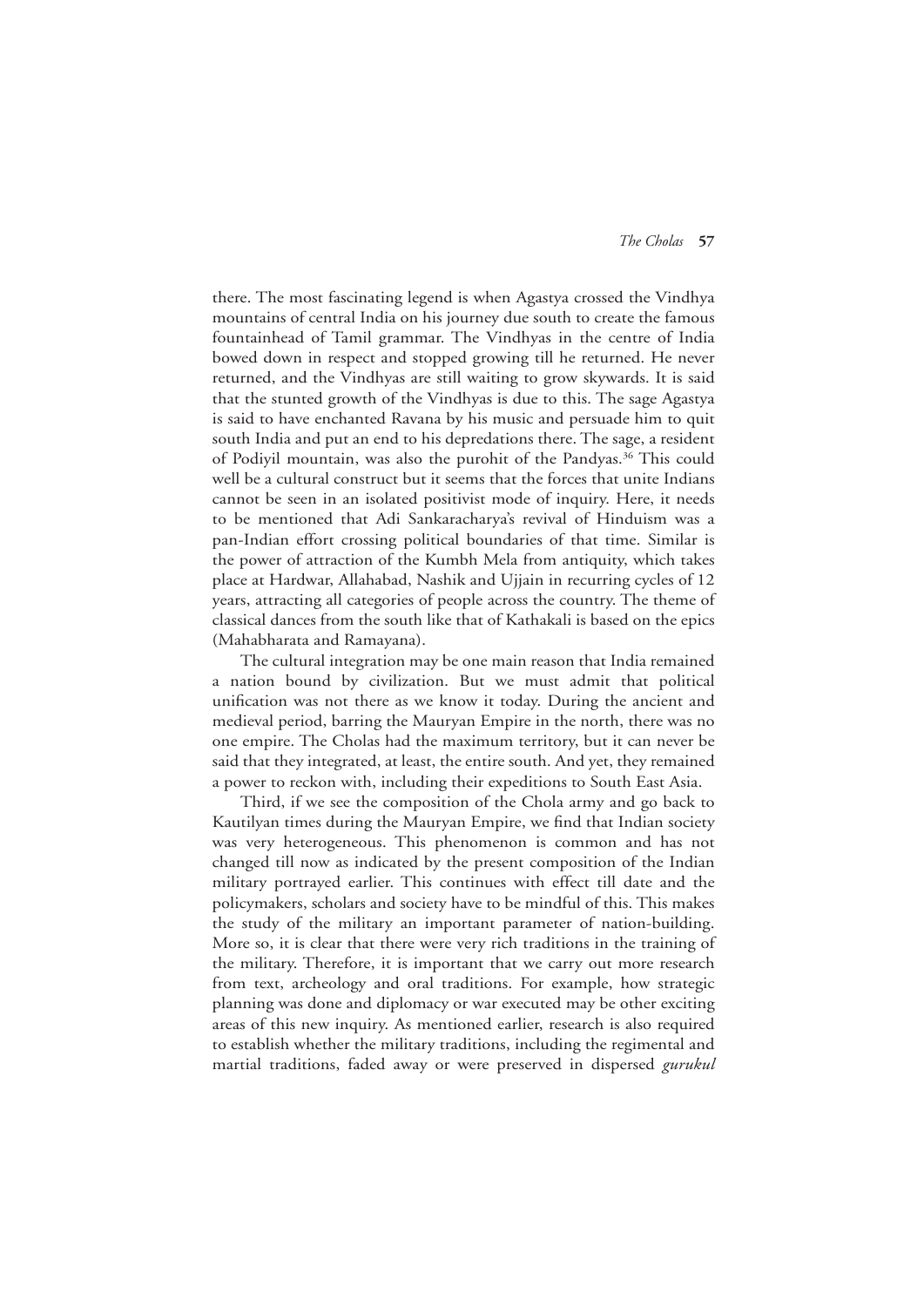systems, oral or written traditions, folklore and performing art. The work of scholars should now attempt to reverse what S.N. Prasad had observed: '[M]ilitary history of South India remains unexplored.' K.K. Nair's new book, *By Sweat and Sword: Trade, Diplomacy and War in Kerala through the Ages* (2013), is a good step in this direction. The book covers *kalari pyatta* (battle training), now preserved as a popular martial art, and *nadukalaris* (military academies), besides many other facets.<sup>37</sup>

Finally, the fourth point of relevance of traditional historical knowledge is how a general self-defeating discourse has flourished. Many Indian historians have been very negative and pessimistic about the Indian defeat syndrome. Here, mostly invaders from outside are mentioned in north of India.38 This is not a full picture. One author concludes that except for Chandragupta Maurya, Tughlaq and Shah Jahan, Indian wars were mainly defensive.39 This is not borne out of our brief survey of the Cholas. The geographical expanse of the military campaigns of the Cholas, regardless



**Figure 2** The South East Asian Campaign of Chola Rajendra I

*Note:* Figure 2 is based on 'Map 2 J: "Chronology of Important Events"', in S.N. Prasad (ed.), *Historical Perspectives of Warfare in India: Some Morale and Material Determinants*, in P. Chattopadhyaya (general editor), *History of Science, Philosophy and Culture in Indian Civilization*, Vol. X, Part 3, New Delhi: Centre for Studies in Civilizations, 2002, p. 240.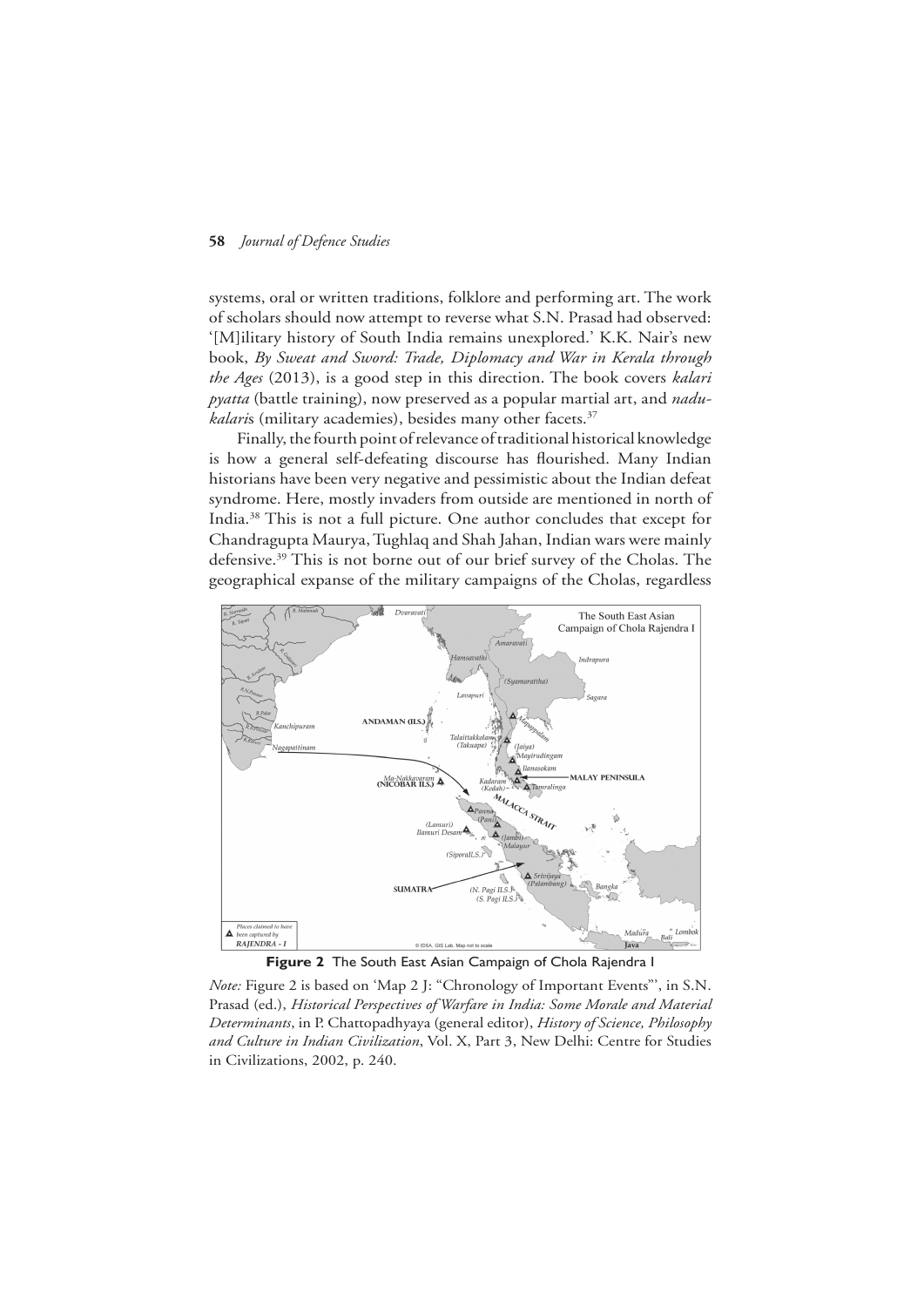of the outcome of these expeditions, is one example (see Figure 2). With an attack on Bengal, the Cholas exceeded the geographical limits of the movements which even otherwise were impressive—from Cape Comorin to Gulbarga on one hand, and the Vengi–Kalinga territory on the other, and this in addition to their Sri Lankan, Maldivian and South East Asian conquests.40 There is a lot of weight in the argument that the Cholas undertook maritime expeditions to South East Asia not for short-term plunder motive, but with a long-range view of minimizing the role of Srivijaya as the intermediary between the Cholas and the Sung Dynasty in China.41 I will call this good strategic thinking by the Cholas as we know it today. The Cholas continued to be a power to be reckoned with, including in their maritime exploits. It is now up to scholars to revive and dig into this treasure trove of ancient and medieval Indian history.<sup>42</sup>

#### **Conclusion**

Due to a variety of reasons, traditional historical knowledge of south India is not well developed and even known to Indians outside the south. This does not mean that it had no wisdom, tradition and knowledge of worth. Rather, as the rich literature, architecture, performing art and musical traditions of this part of India show, south India, and Sri Lanka, is unique. It is a region that the world community can be proud of. This brief framework or sketch of Cholas indicates that all attributes of international behaviour also operated in parallel with other regions of India (like north India) or even Europe. Thus, the current textbooks and discourses need to be supplemented and complimented with this vast expanse of understudied traditional historic knowledge to establish continuity and change in international politics. Knowing the past is important. First, it humbles the present generation by the fact that just a well-informed understanding of current events and presentism are not great gems of political wisdom. Second, by a scholarly study and research of the past, more number of perspectives can be discerned. This will not permit narrow state-sponsored selective historical episodes that evoke trauma narrative (from the ancient Cholas only and ignoring other alignments), as in the case of Sri Lanka, to be the dominant one.

## **NOTES**

1. Prasad, S.N., 'Introduction', in S.N. Prasad (ed.), *Historical Perspectives of Warfare in India: Some Morale and Material Determinants*, in P. Chattopadhyaya (general editor), *History of Science, Philosophy and Culture*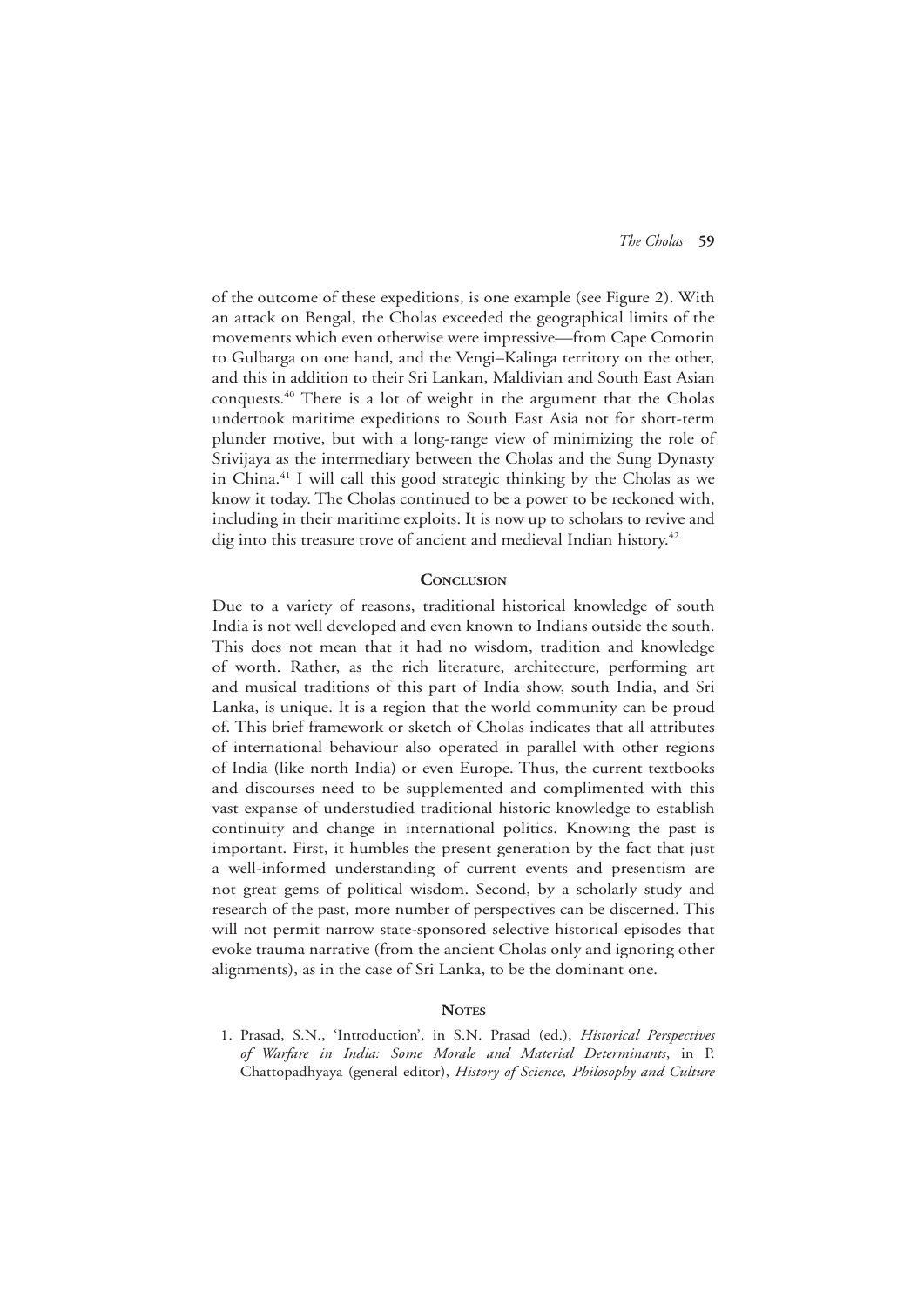*in Indian Civilization*, Vol. X, Part 3, New Delhi: Centre for Studies in Civilizations, 2002, p. 31.

- 2. Singh, Upinder, *A History of Ancient and Early Medieval India: From the Stone Age to the 12th Century*, New Delhi: Oxford University Press, 2008, p. 384.
- 3. 'Chronology of Important Events', in S.N. Prasad (ed.), *Historical Perspectives of Warfare in India*, n. 1, pp. 156–57.
- 4. The work is also known as *Tiru-k-kural* of the Tamil poet, Tiruvalluvar, of second century AD, like the *Arthasastra*.
- 5. Sastri, K.A. Nilakanta, 'South India—Part I', in K.A. Nilakanta Sastri (ed.), *A Comprehensive History of India, Vol. II: The Mauryan and Satavahans, 325 bc–ad 300*, published under auspices of the Indian History Congress and the Bhartiya Itihas Parishad, New Delhi: People's Publishing House, 1957 (Second Imprint, 1987), p. 499.
- 6. Mookerji, R.K., 'The Foundation of Mauryan Empire', in K.A. Nilakanta Sastri (ed.), *A Comprehensive History of India*, p. 9.
- 7. Singh, *A History of Ancient and Early Medieval India*, n. 2, p. 384.
- 8. Sastri, K.A. Nilakanta, A *History of South India*: *From Prehistorical Times to the Fall of Vijayanagar*, London: Oxford University Press, 1955, pp. 141–42.
- 9. Chattopadhyaya, D.P., 'Foreword', in S.N. Prasad (ed.), *Historical Perspectives of Warfare in India*, pp. xiii–iv. The Chalukya Empire disappeared at the end of the twelfth century and the Cholas at the beginning of the thirteenth century. See Sastri, A *History of South India*, n. 8, p. 202.
- 10. Ramanathenpillai, Rajmohan, 'Past Traumas and Present Suffering: Consequences of Buddhist Narrative in the Sri Lankan Process', *South Asia: Journal of South Asian Studies*, Vol. XXXV, No. 4, December 2012, pp. 332–57.
- 11. Ibid.
- 12. Sundaram, J., 'Warfare in South India: The Background', in S.N. Prasad (ed.), *Historical Perspectives of Warfare in India*, Section II, South India, chapter 6, p. 178. Matrimonial alliances were a unique feature of those times. The Cholas maintained friendly relations with eastern Chalukyas by cementing it by matrimonial alliances. This facilitated conquest of Kalinga. I thank the anonymous referee who pointed this out. Also, see Ranabir Chakravarti, *Exploring Early India: Up to c. AD 1300*, 2nd edition, New Delhi: Macmillan, 2013, p. 305.
- 13. Sundaram, 'Warfare in South India', n. 12, pp. 176–77.
- 14. Ibid., p. 177.
- 15. Prasad, 'Introduction', n. 1, pp. 31–32.
- 16. Singh, *A History of Ancient and Early Medieval India*, n. 2, pp. 557–58.
- 17. Book Nine, *The Activity of the King About to March*, Chapter Two, sections 137, 138 and 139. Here, employment of heredity, the hired, the banded, the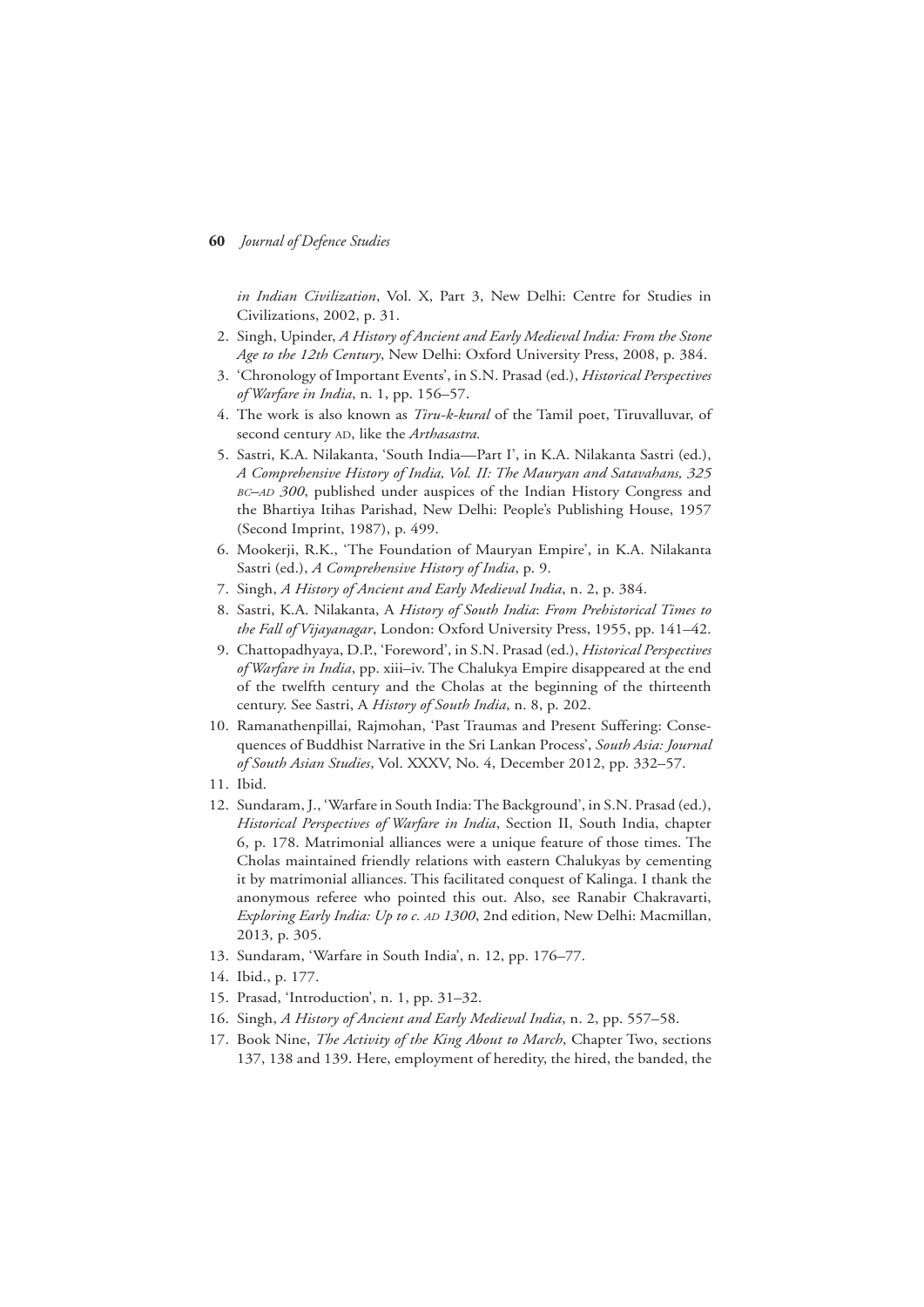ally's, the alien and forest troops are mentioned. Also see R.P. Kangle, *The Kautilya Arthasastra*, *Part 3: A Study*, 2nd edition, Delhi: Motilal Banarsidass, 2010, pp. 245–46.

- 18. Sundaram, J., 'Chola and Other Armies—Organization', in S.N. Prasad (ed.), *Historical Perspectives of Warfare in India*, Section II, South India, chapter 5, pp. 191–92.
- 19. Ibid., p. 192.
- 20. Ibid., p. 197.
- 21. Prasad, 'Introduction', n. 1, p. 28.
- 22. Ibid., p. 32.
- 23. Sundaram, 'Chola and Other Armies—Organization', n. 18, p. 191. A list of over 100 military units of the Cholas under each king has been included in this study by J. Sundaram (see Ibid., Appendix 1, pp. 243–48). This sort of historical data is unique.
- 24. Ibid., pp. 196–97.
- 25. Due to lack of information, scholars dispute over the actual composition and functions of regiments like the Kaikkola and the Velaikkara. The spellings in English also vary. Y. Subbarayalu mentions the following designations used to indicate the structural features of different regiments for the period of the early 10th century: *kaikkola*, *velaikkara*, *parivaram*, *kongaval*, *villigal*, *anaiyatkal*, *kutirai-chevagar*, *orrai-chevagar*, and so on. The names suggest that there were archers, swordsmen, cavalry, elephantry, infantry. See Y. Subbarayalu, 'A Note on the Navy of the Chola State', in Herman Kulke, K.Kesavapany and Vijay Sakhuja (eds), *Nagapattinam to Survarnadwipa: Reflections on the Chola Naval Expedition to Southeast Asia*, New Delhi: Manohar Publishers, 2010, pp. 91–101.
- 26. Ibid., p. 192.
- 27. Stein, Burton, *Peasant State and Society in Medieval South India*, New Delhi: Oxford University Press, 1980.
- 28. Chakravarti, *Exploring Early India*, n. 12, p. 148.
- 29. Drekmeier, Charles, *Kingship and Community in Early India*, Bombay: Oxford University Press, 1962, p. 188.
- 30. Officer cadre is recruited on an all-India basis by way of competitive examination and selection. On commissioning, officers are posted to any regiment or service they chose and based on vacancies, they are adjusted. The regiment is then for life. In the military career, only a lieutenant commissioned in the Madras Regiment is entitled and eligible to command a battalion as the commanding officer. Most officers are not from south India, but are more south Indian than those who may be so by birth, but do not serve in the Madras Regiment or with SIC troop units in the engineer, armoured or artillery corps.